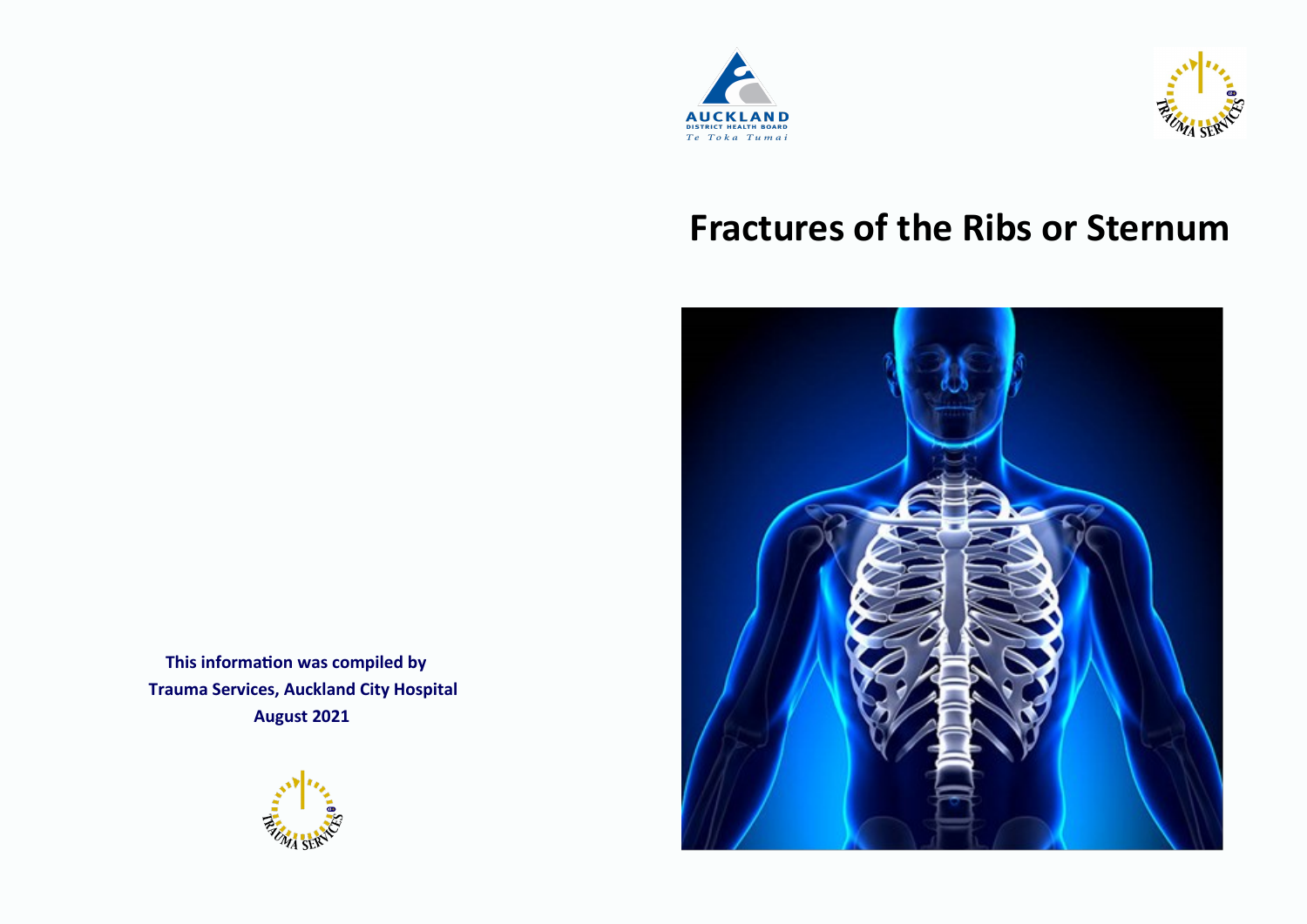The human rib cage is part of the [respiratory \(breathing\) system](https://en.wikipedia.org/wiki/Respiratory_system) & covers the chest (or thoracic) area. The rib cage is flexible & moves up & down when you breathe. It is a strong frame onto which the muscles of the shoulder, chest, upper abdomen & back are attached. It protects the lungs, heart, & large blood vessels underneath. Other vital organs under the rib cage are the liver, kidneys, gallbladder, spleen, stomach, pancreas & parts of the bowel.



The bones of the rib cage are the 12 **bones of the thoracic spine,** the breast bone or **sternum** & 12 pairs of flat curved bones called **ribs**. The ribs are numbered 1 to 12, from the top to the bottom of the chest.

## **After leaving hospital**

It is not unusual to experience more pain when you get home – you will be doing more normal activities rather than resting as you were in hospital. Discomfort from the injury will continue for some weeks but will steadily become less & less.

It is advisable to *see your GP within a week of going home*. He/she can monitor your progress & manage your gradual reduction in pain medicines as you improve. The GP & ACC can assist you in your return to work or if needed access further community supports.

#### **REST……. PAIN MEDICINE………..ACTIVITY…….REST**

You may feel quite tired when you first go home—plan a rest time during the day if that helps. Please keep doing the deep breathing & coughing exercises that you have been shown while you were in hospital. Going for a walk each day is the best way to increase your breathing ability & help prevent complications.

Some other suggestions:

- Use extra pillows for comfort when sleeping.
- Avoid sudden movements such as: stretching, lifting, pulling, pushing, or standing for long periods
- Eat well, drink plenty of water & exercise to help stop you getting constipated while you are on painkillers.

#### **When can I drive or play sport again?**

We advise you not to drive a car or motorbike, for at least 2 weeks after your injury. Your strength & the sudden movements may not cope with any defensive driving or emergency stops—due to the pain this might cause.

You should not participate in any aggressive or physically active sports or activities for at least 3 months or until cleared to do so by your GP.

 **Please contact your GP if you have increasing pain,** 

 **new shortness of breath, or you feel increasingly unwell.**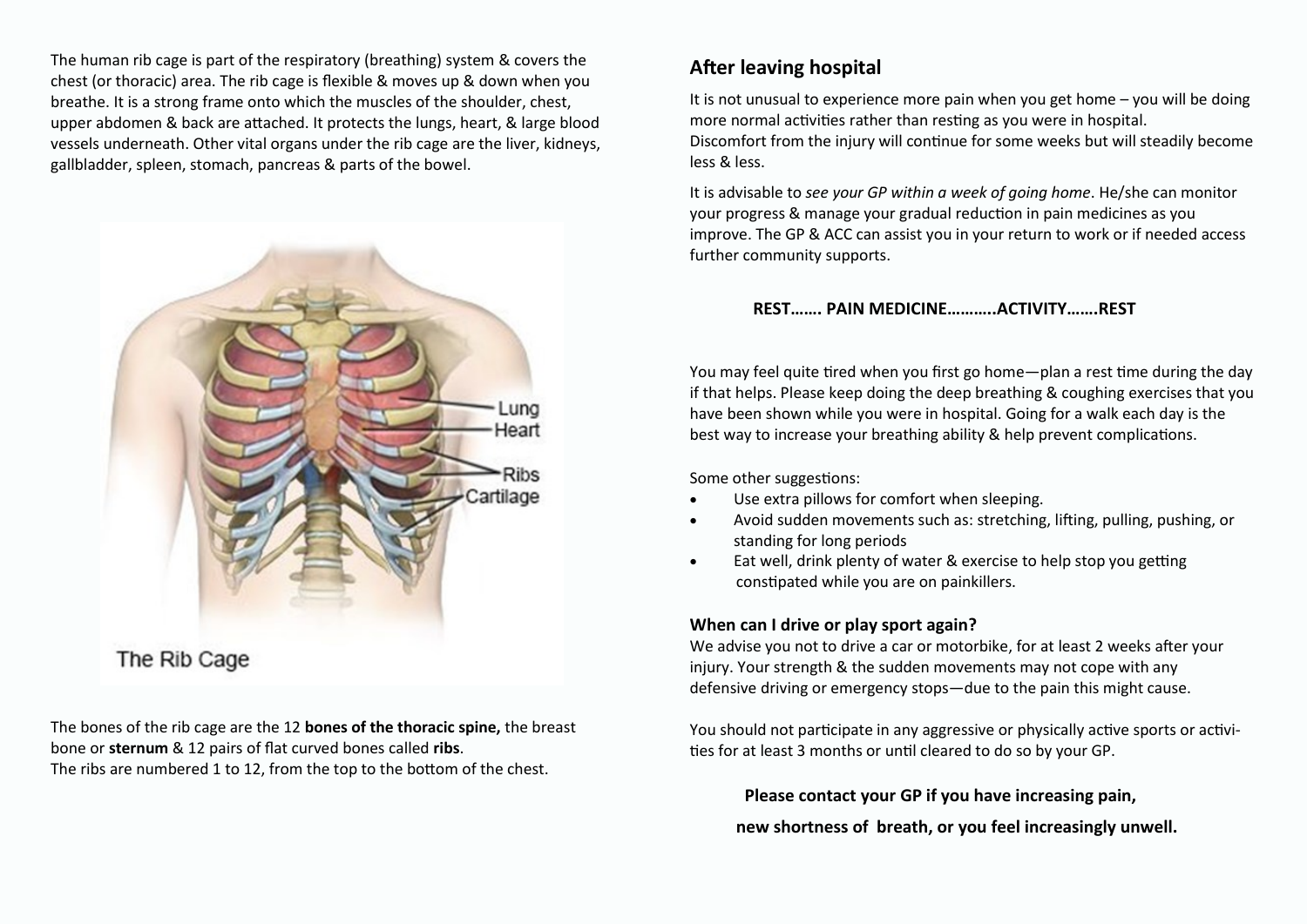# **Getting ready for discharge**

As your condition improves, the way you receive pain relief will gradually be adjusted so you are taking tablets which you can safely manage yourself at home.

Agreement on discharge between you & your medical team, will be when:

You are on a stable amount of pain medicine taken by mouth.



You can get in & out of a flat bed comfortably & on your own



You are walking short distances on the ward regularly without help





You can manage your own personal hygiene



.

In the front, cartilage tissue joins the upper ribs (No 1 - 7) to the sternum. Ribs 8 - 10, are more loosely attached & ribs 11 & 12, are only attached by cartilage to each other. At the back, all the ribs fit snugly against the spinal bones & are attached to the spine with ligaments. In-between every rib on both sides are muscles, nerves & a blood supply.



The **sternum** (or breast bone) is a flat bone between the ribs, just below the throat area, & is made up of three parts called the manubrium, body & the xiphoid process.

The first ribs on both sides at the front are attached to the manubrium. Both second ribs attach to where the manubrium & body join. Ribs 3-7 attach onto the body section of the sternum.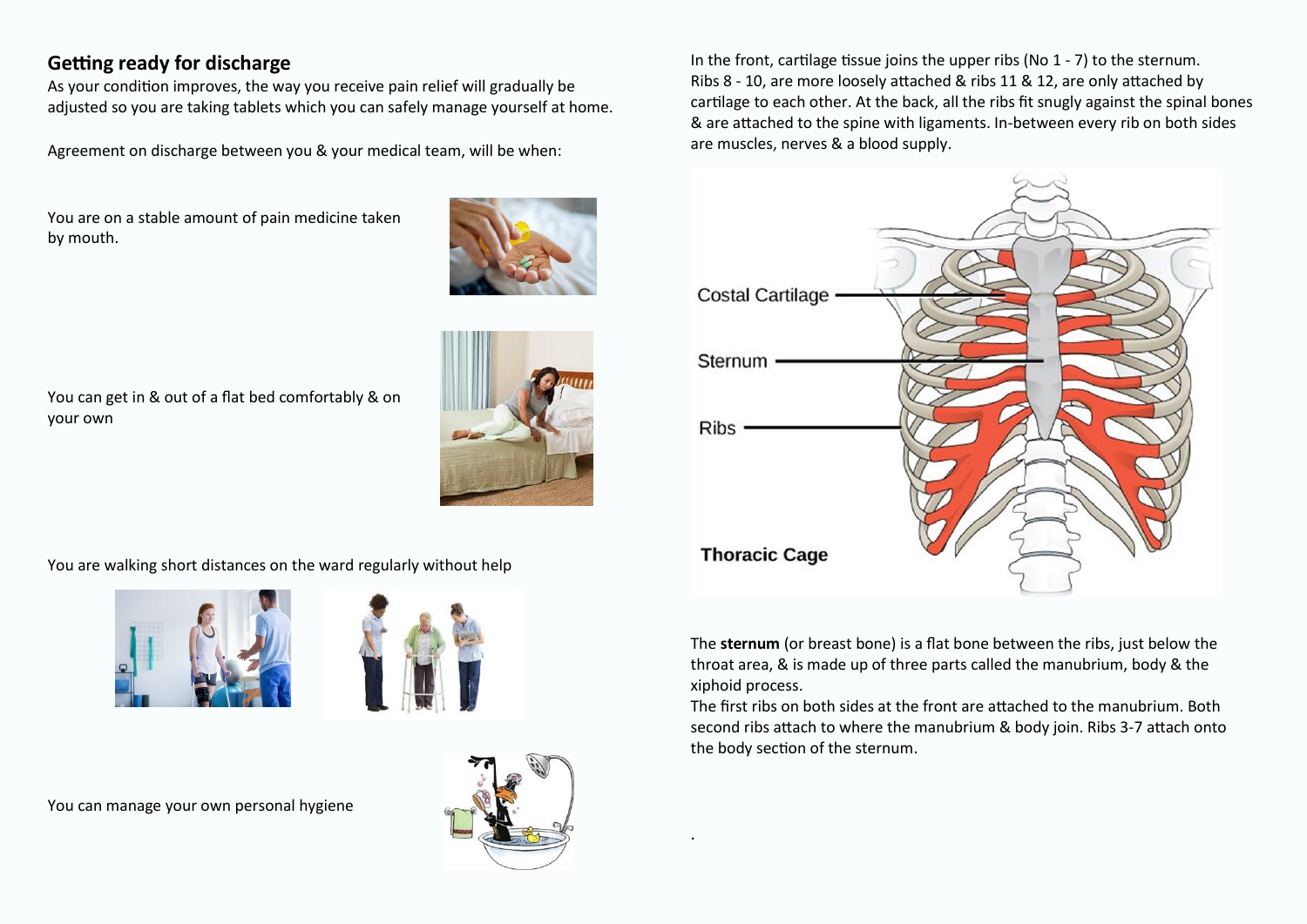# **Fractures of the Ribs or Sternum (or both)**

A chest x-ray or chest CT scan will show if you have broken your ribs or sternum.





A rib fracture is a break in one or more of the ribs. There may be one break in several ribs or many breaks in the same rib, or both. The middle ribs are the ones most often broken.

Fractures can happen after a strong direct blow to the chest. This may be from a road crash, a fall, an assault, or a crush injury.

The sternum can be either cracked or broken by a blow to the chest e.g from hitting the steering wheel or against a seat belt in a crash.

About 10% of all people who fracture their ribs, will have broken at least one rib.

In people over the age of 65, a fall is the most common reason for injury to the ribs.



Sometimes after an injury, the rib cage may be painful, but no fractures are seen on an x-ray. These are called clinical rib fractures & are treated in the same as broken ribs.

# **Healthcare staff who you may meet during your stay in our hospital**

**Nursing & Medical staff** – will monitor you & support your recovery & arrange any investigations (xrays &/or blood tests).

**Trauma Nurse Specialist** - will ensure your care is co-ordinated, especially if you have other injuries. They can give you & your whanau extra advice while in hospital, assist in planning for a safe discharge & support you with any initial ACC queries.

**Acute Pain service** –can assist in managing your pain if needed.

**Physiotherapist** – to assess & monitor your progress with deep breathing & coughing exercises & mobility to prevent complications.

**Social worker** – available for support, arranging community support services & counselling should you require them. Please ask.

**Maori & Pacifica** support —please ask if you wish this service to visit

**Older Persons Health** doctor—will visit you if you are 75 years or over

**Health Psychologist**— available for counselling. Please ask the ward staff if you need this service.

 **If you have any questions—Please ask our team**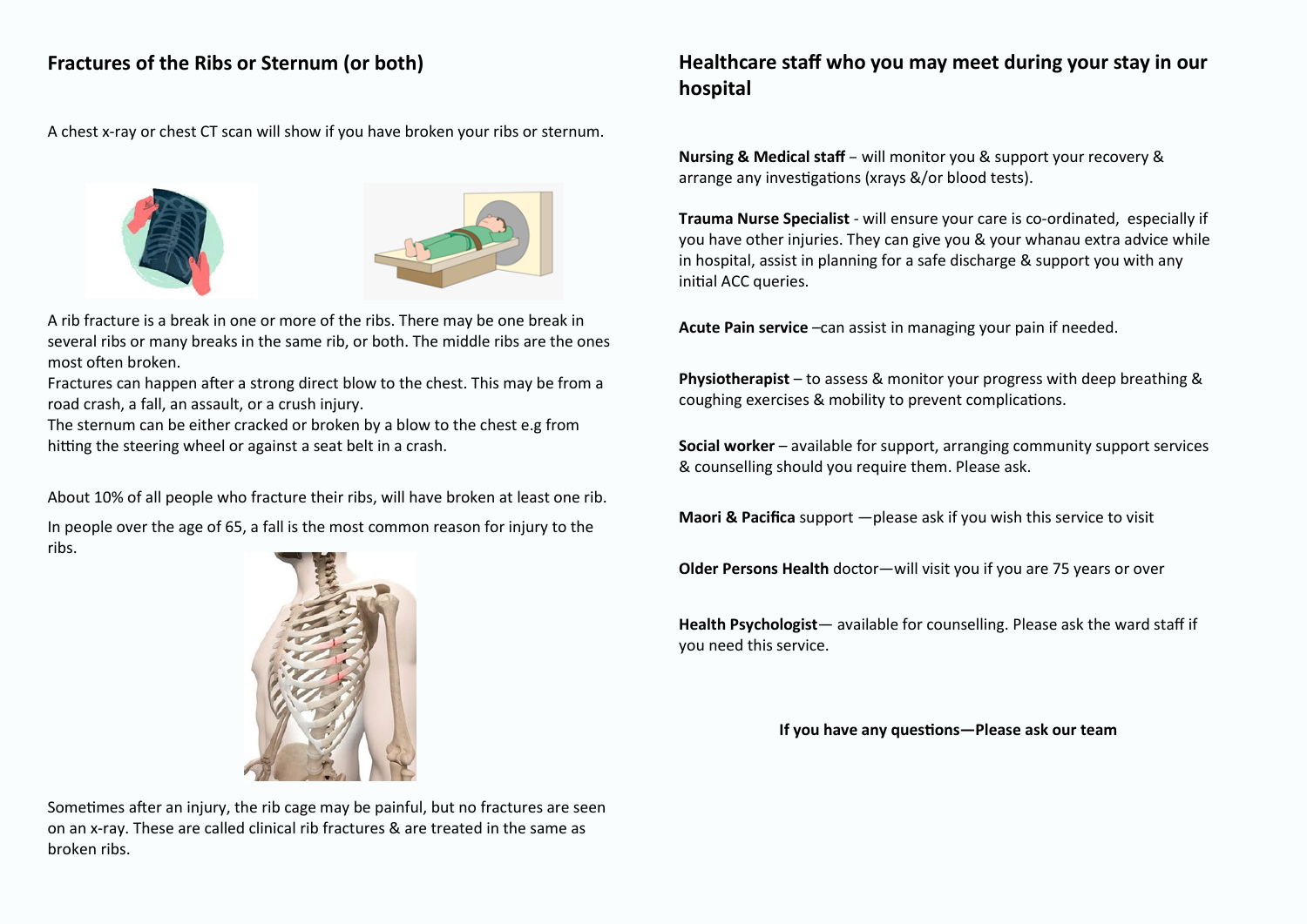### **Rib Fixation surgery**:

In some patients where the severely broken ribs interfere with breathing & control of pain, a repair of the rib bones can be done. This is a planned operation & will be discussed with you, if this is the best option for your recovery.

After surgery, It is expected that you should be able return to the ward, however some patients may need a short stay in the High Dependency unit. After surgery you can expect to have 1 or 2 chest drains for a short time & good pain relief, to help your recovery.



#### **Treatment.**

The goal of your treatment is to be pain-free enough, so that you can cough, deep breathe, move comfortably, to prevent any complications.

Chest infections are avoidable.

The ability to move & keep moving is very important. Getting out of bed & going for a walk as soon as possible, is vital. This may also depend on whether other injuries are present or not.

But if you are able to - go for a walk 2 or 3 times a day.

This goal is achieved by you & your hospital team, with **regular pain relief**, medical & nursing care & physiotherapist help.

## **Breathing exercises**

Practise this every 1-2 hours while you are awake, it will help you recover

Take a deep breath in—right to the bottom of your lungs

Hold your breath counting slowly to 3

And relax

Do this 10 times.

Then support your chest where it is sore & give a big cough.



If you can't take a deep breath or cough properly —you need more pain relief to help you to do so.